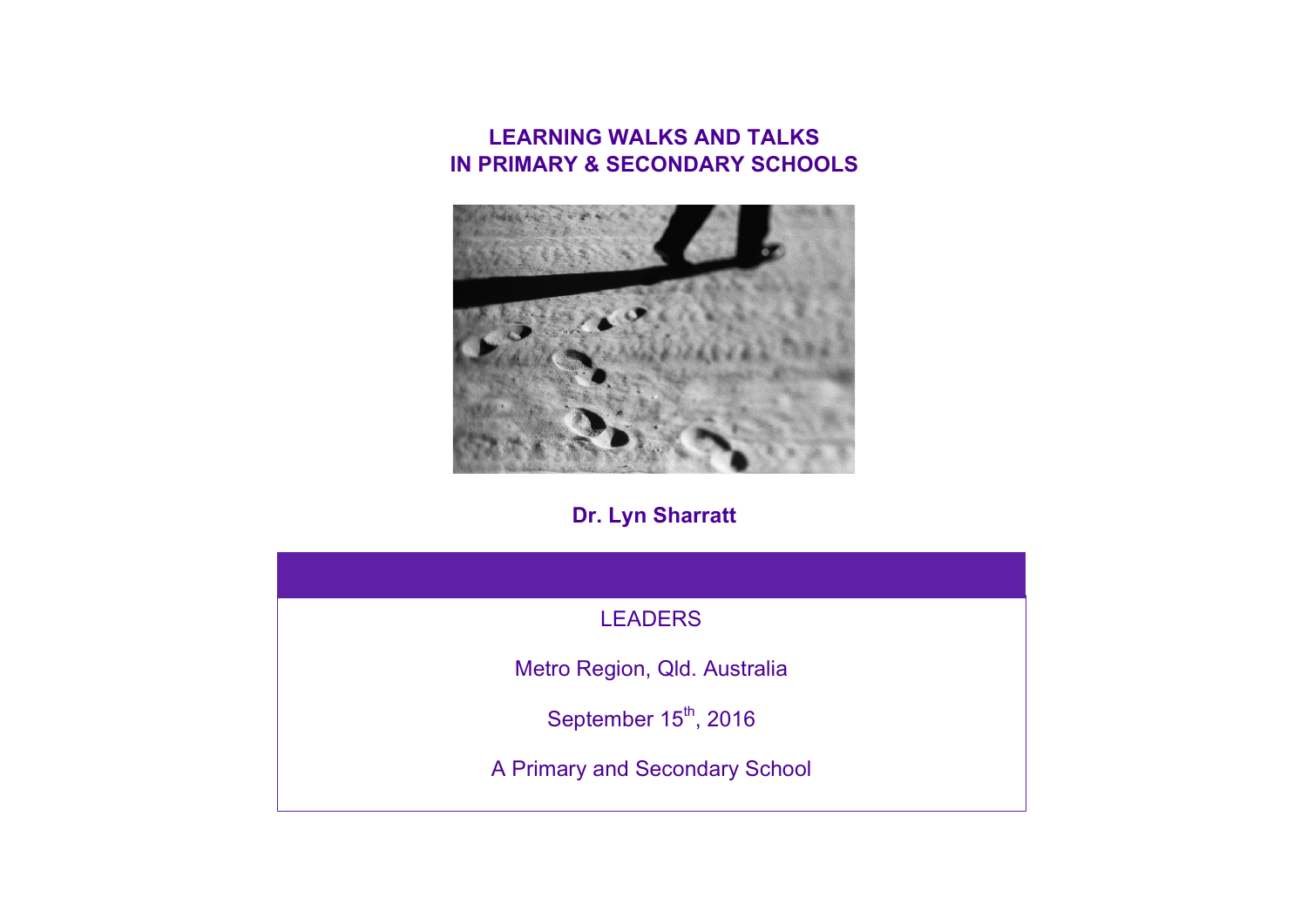## **LEARNING WALKS AND TALKS**

Learning Walks and Talks provide an opportunity for administrators to be involved in a program developing and enhancing leadership competencies by focusing on reciprocal and respectful relationships. It is an approach for leaders to use to engage in reflective inquiry with teachers to positively impact student achievement and support the learning culture within each school. It creates an explicit framework to observe and talk about teaching decisions in and across classrooms that promote learning together as teachers and administrators.

Learning Walks and Talks help instructional leaders understand how they can best support assessment-based instruction that takes place in classrooms.

Practice sessions focus on:

- understanding classroom practice;
- building a common language;
- reflecting on developing patterns and trends in a school;
- asking students 5 questions to determine how assessment-capable they are
- asking teachers reflective questions about practice;
- giving constructive feedback to formulate a plan for next steps; and
- defining the support that an administrator (lead learner) can provide to teachers and students.

As well, relationships are built and improvement occurs when many educators care about the focus and work in each other's schools.

Learning Walks and Talks culminate in reflective conversations which engage professional communities to elaborate, extend, apply and evaluate their thinking to create new knowledge and to go beyond what they already know. Teachers are able to articulate what they do in their classrooms and why they teach the way they do by thinking about the criteria they use to make decisions every single day in their planning and teaching to impact student learning (Parameter # 1: Sharratt & Fullan, 2009, 2012). Leaders need to be able to do the same – and add it to their Circle of Practice.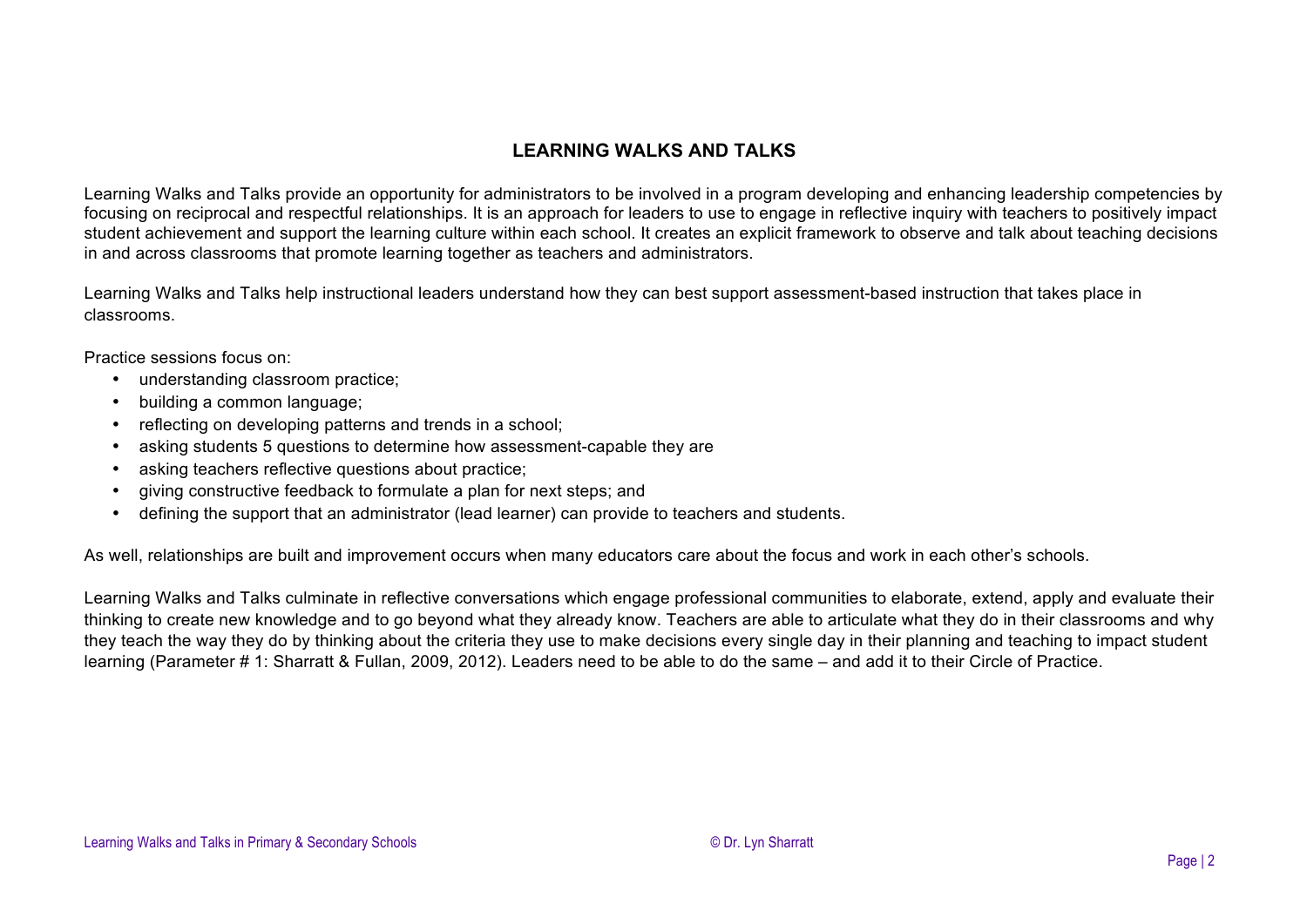| <b>PROCESS</b>                                                                                  | <b>REFLECTIONS</b> |  |  |
|-------------------------------------------------------------------------------------------------|--------------------|--|--|
| <b>STAGE ONE</b>                                                                                |                    |  |  |
| Pre-Conversation with "Walkers":                                                                |                    |  |  |
| What is the context of the school?                                                              |                    |  |  |
| What is the school focus within its School Improvement Plan (SIP)?                              |                    |  |  |
| What is your Action Research/Collaborative Inquiry question?                                    |                    |  |  |
| What can we expect to see?                                                                      |                    |  |  |
| <b>STAGE TWO</b>                                                                                |                    |  |  |
| A focus on data:                                                                                |                    |  |  |
| What is the school's SMART goal?                                                                |                    |  |  |
| What does the student data and evidence tell you?                                               |                    |  |  |
| What evidence exists to support teachers using assessment data to<br>differentiate instruction? |                    |  |  |
| What is the focus of our Walk? What would you like feedback on?                                 |                    |  |  |
|                                                                                                 |                    |  |  |
|                                                                                                 |                    |  |  |
|                                                                                                 |                    |  |  |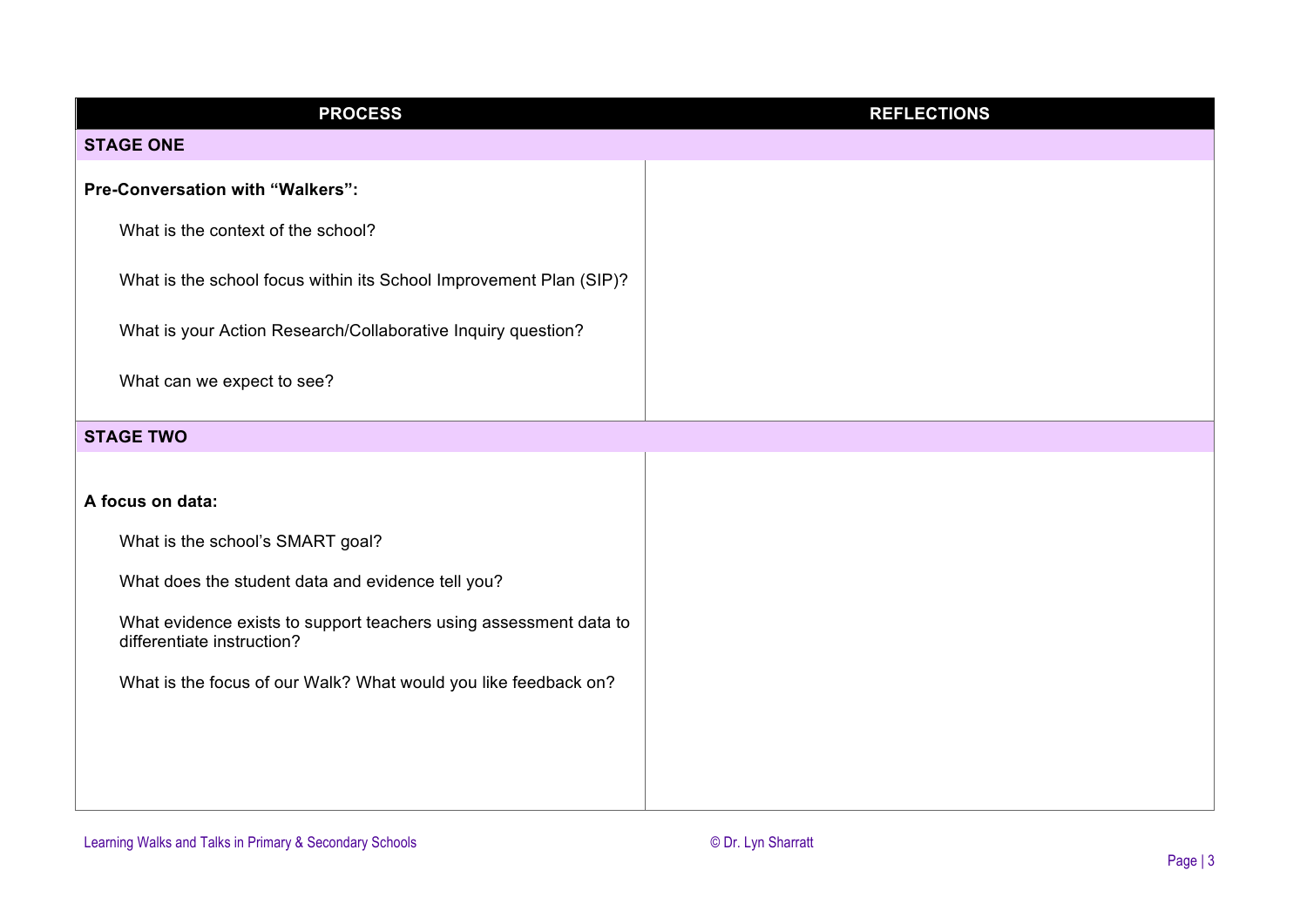| <b>PROCESS</b>                                                                                                                                                                                                                                | <b>REFLECTIONS</b> |
|-----------------------------------------------------------------------------------------------------------------------------------------------------------------------------------------------------------------------------------------------|--------------------|
| <b>STAGE THREE</b>                                                                                                                                                                                                                            |                    |
| Protocols for the Learning Walk and Talk include:                                                                                                                                                                                             |                    |
| Notifying "Walkers" of any classrooms that may be closed for the<br>$\bullet$<br>Walk on this day                                                                                                                                             |                    |
| Walking in each classroom for 3-5 minutes in groups of 3-5 people<br>$\bullet$<br>(Note: when there are no "Walkers", leaders do Walks and Talks<br>often throughout the school week to get a sense of the patterns of<br>classroom practice) |                    |
| Focusing on observing and talking with students only – not each<br>$\bullet$<br>other or the teacher                                                                                                                                          |                    |
| Asking students, when appropriate, 5 Key Questions:<br>٠<br>What are you learning?<br>How are you doing?<br>How do you know?<br>How can you improve?<br>Where do you go for help when you have a question?                                    |                    |
| Note-taking occurs in the hallway/meeting room afterwards $-$ not in<br>$\bullet$<br>classrooms!                                                                                                                                              |                    |
| Discussion with teachers can happen after many Walks and not<br>$\bullet$<br>while they are teaching.                                                                                                                                         |                    |
|                                                                                                                                                                                                                                               |                    |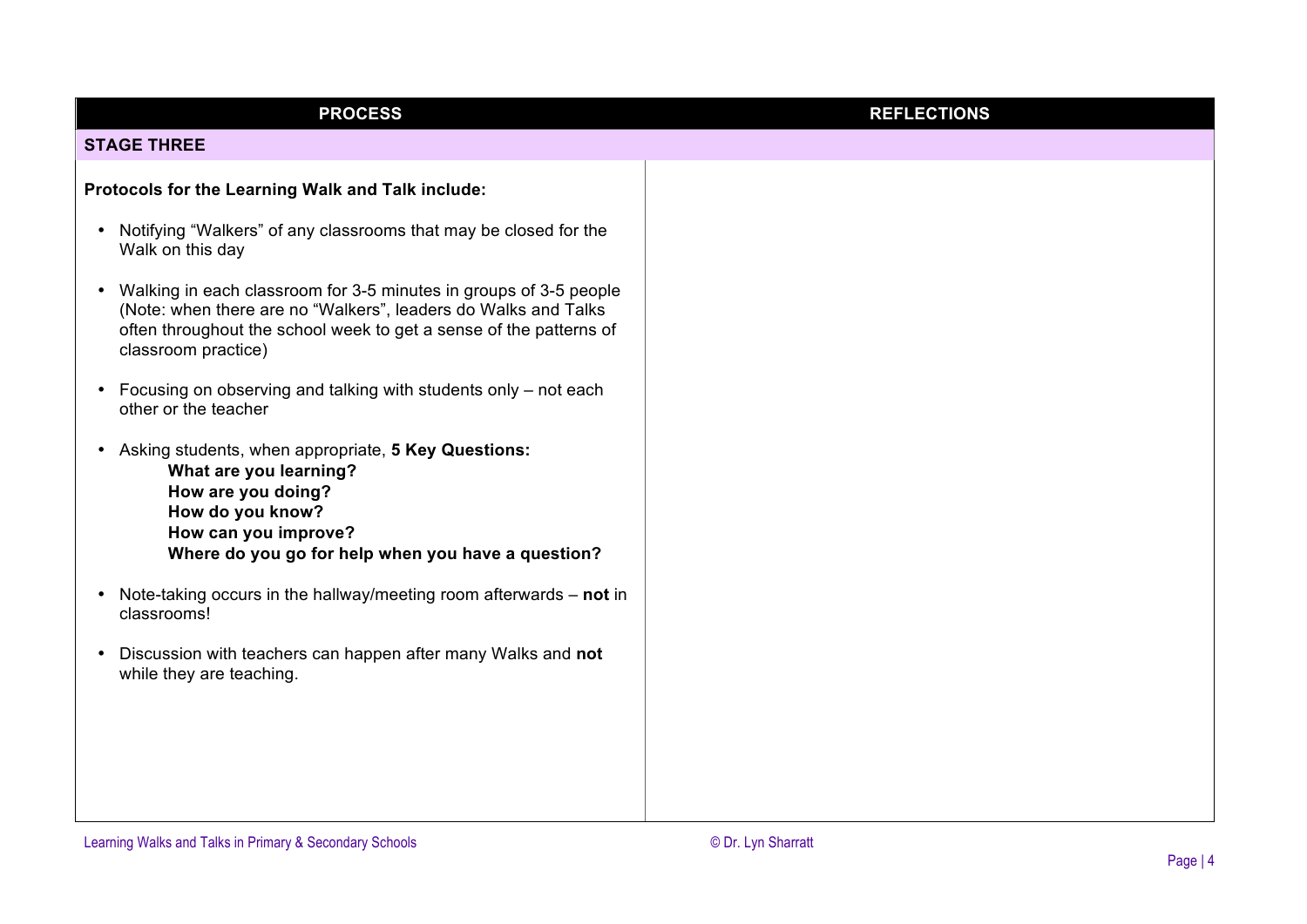| <b>PROCESS</b>                                                                                                                                                                                                                                                                                                                                                                                     | <b>REFLECTIONS</b> |  |
|----------------------------------------------------------------------------------------------------------------------------------------------------------------------------------------------------------------------------------------------------------------------------------------------------------------------------------------------------------------------------------------------------|--------------------|--|
|                                                                                                                                                                                                                                                                                                                                                                                                    |                    |  |
| <b>STAGE FOUR</b>                                                                                                                                                                                                                                                                                                                                                                                  |                    |  |
| Making notes and having focused conversations in the meeting<br>after the Walks. Think about the following:                                                                                                                                                                                                                                                                                        |                    |  |
| Students:                                                                                                                                                                                                                                                                                                                                                                                          |                    |  |
| What did you observe the students doing?<br>What are the students learning?<br>Are the students able to articulate their learning?<br>What are the students saying and to whom?<br>What student work was in view? Was there Descriptive Feedback<br>on work?<br>What evidence exists to indicate that instruction is adjusted to<br>$\bullet$<br>reflect the level of student skill and knowledge? |                    |  |
| Teachers:                                                                                                                                                                                                                                                                                                                                                                                          |                    |  |
| What is the teacher doing?<br>$\bullet$                                                                                                                                                                                                                                                                                                                                                            |                    |  |
| What is the teacher saying and to whom?                                                                                                                                                                                                                                                                                                                                                            |                    |  |
| What instructional decisions is the teacher making?                                                                                                                                                                                                                                                                                                                                                |                    |  |
| What student work is in view?                                                                                                                                                                                                                                                                                                                                                                      |                    |  |
| What did you note about the classroom environment?                                                                                                                                                                                                                                                                                                                                                 |                    |  |
| What evidence shows that instruction is informed by diagnostic<br>and formative assessment data?                                                                                                                                                                                                                                                                                                   |                    |  |
| What decisions are teachers making about instruction that is<br>differentiated using assessment data?                                                                                                                                                                                                                                                                                              |                    |  |
| <b>5 Key Questions for teachers:</b>                                                                                                                                                                                                                                                                                                                                                               |                    |  |
| What are you teaching?                                                                                                                                                                                                                                                                                                                                                                             |                    |  |
| Why are you teaching it?                                                                                                                                                                                                                                                                                                                                                                           |                    |  |
| How are you teaching it? What if students haven't learned it?                                                                                                                                                                                                                                                                                                                                      |                    |  |
| How can you improve?                                                                                                                                                                                                                                                                                                                                                                               |                    |  |
| Where do you go for help?                                                                                                                                                                                                                                                                                                                                                                          |                    |  |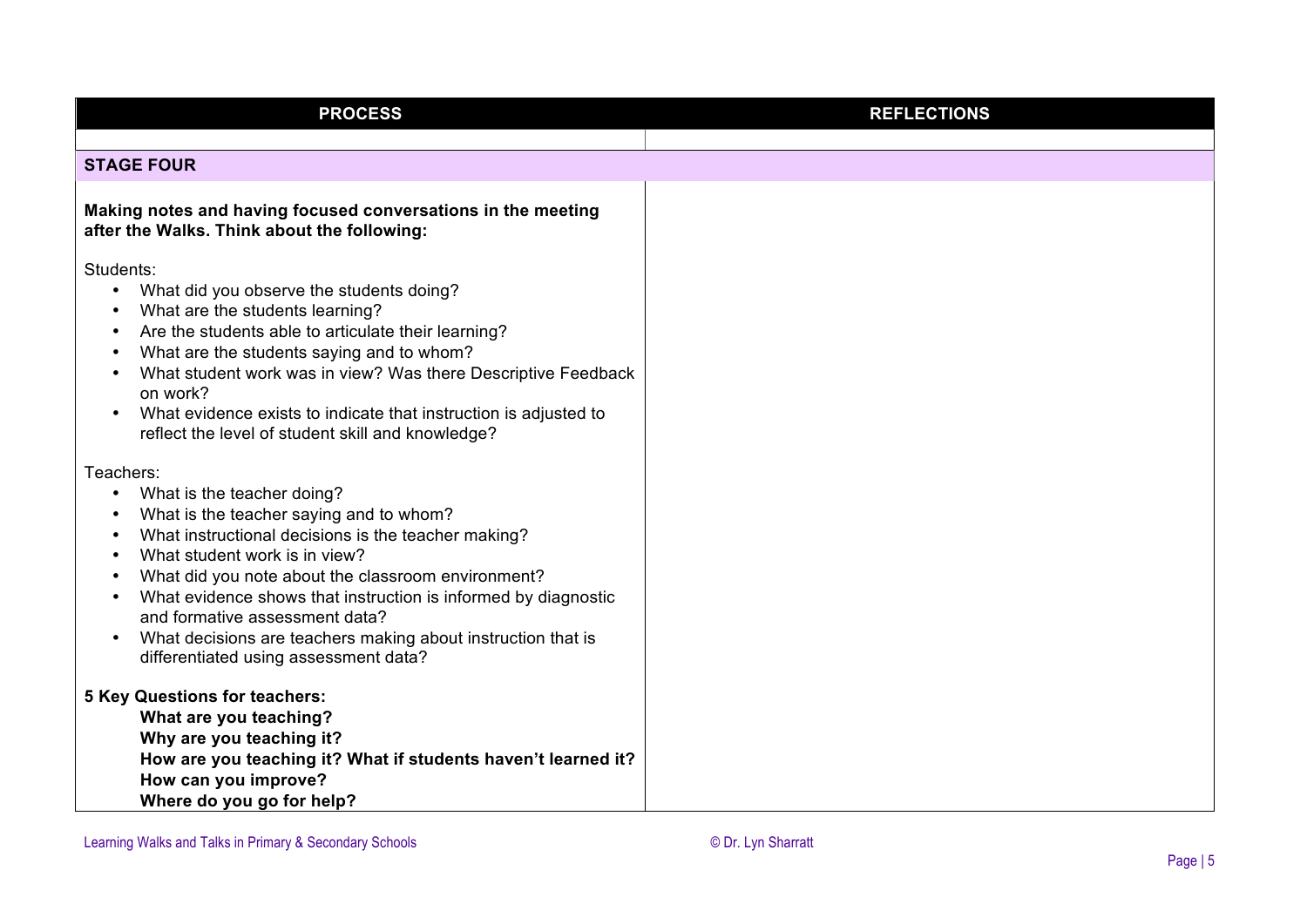| <b>PROCESS</b>                                                                                                                                                                                                                                                                                                                                                                                                                                                                                               | <b>REFLECTIONS</b> |
|--------------------------------------------------------------------------------------------------------------------------------------------------------------------------------------------------------------------------------------------------------------------------------------------------------------------------------------------------------------------------------------------------------------------------------------------------------------------------------------------------------------|--------------------|
|                                                                                                                                                                                                                                                                                                                                                                                                                                                                                                              |                    |
| <b>STAGE FOUR continued</b>                                                                                                                                                                                                                                                                                                                                                                                                                                                                                  |                    |
| Participate in a facilitated conversation based on the observations and<br>evidence identified:<br>Begin with "what did you see" (i.e.) "I noticed that"; "students<br>$\bullet$<br>are able to"; "a pattern in the primary division or in the school<br>$is$ "<br>What reflective question(s) would you like to ask the teacher to<br>$\bullet$<br>help you understand his/her instructional decisions?<br>What is the Professional Learning that could be implemented to<br>support staff in going deeper? |                    |
| <b>STAGE FIVE</b>                                                                                                                                                                                                                                                                                                                                                                                                                                                                                            |                    |
| <b>Developing an Action Plan</b>                                                                                                                                                                                                                                                                                                                                                                                                                                                                             |                    |
| What learning is necessary for the Next Steps to be implemented<br>in this school:<br>for the administrators/leadership team?<br>for the teachers?<br>for the students?                                                                                                                                                                                                                                                                                                                                      |                    |
| What strategies will you use to build collective capacity?                                                                                                                                                                                                                                                                                                                                                                                                                                                   |                    |
| What expertise can you find in the School Board/District/Diocese<br>to support your learning?                                                                                                                                                                                                                                                                                                                                                                                                                |                    |
| How will you know that you are moving in the right direction?                                                                                                                                                                                                                                                                                                                                                                                                                                                |                    |
| Observers return at a later date to support the implementation<br>and monitoring of the Action Plan developed.                                                                                                                                                                                                                                                                                                                                                                                               |                    |